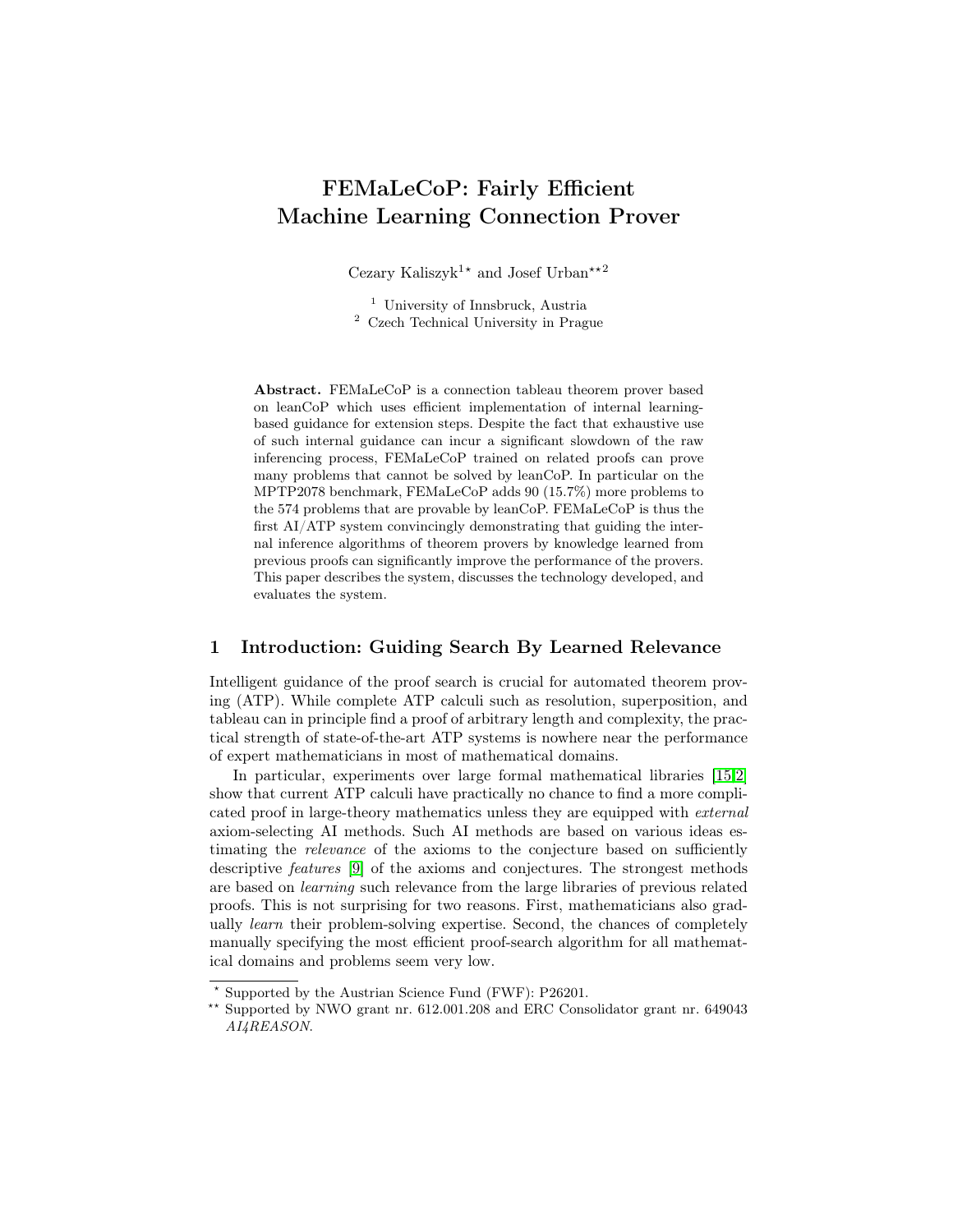Despite the ability of the AI/learning methods to focus the proof search towards the most relevant axioms, the power of today's ATPs in most of mathematics is still very limited. The automatically found proofs typically do not go over 20 lines of formal proof-assistant code [\[8\]](#page-7-3), and are usually easy for trained mathematicians. This limited power is due to fast blow-up of the internal ATP search, which is reminiscent of the blow-up incurred by off-the-shelf ATPs when left to struggle alone with a very large number of axioms.

The success of the axiom-selection AI/learning methods in curbing such search space motivates research in automated learning of smarter guidance of the internal search. In the MaLeCoP (Machine Learning Connection Prover) experiment [\[16\]](#page-7-4) we have shown that in principle it is possible to significantly prune the internal search space of leanCoP (lean Connection Prover) [\[13\]](#page-7-5) when guiding each extension step by an off-the-shelf machine learner trained on related lean-CoP proofs. However, the speed of the guiding machine learner in MaLeCoP was impractically (about 1000 times) slower [\[16\]](#page-7-4) than the raw leanCoP inferencing process, resulting in MaLeCoP's low real-time performance.

## 2 Contributions

In this work, we devise much stronger learning-based guidance for connection tableau by developing an AI/ATP system where the learning-based guidance is an optimized and tightly integrated part of the core inferencing algorithm and data structures. This in particular involves (i) developing very fast (online in the machine-learning terminology) methods for characterizing the current proof state on which the trained learner gives advice to the inferencing process, (ii) suitable modification and integration of a machine learner whose advising speed is comparable to the core deductive inference mechanisms, (iii) designing mechanisms that suitably combine the learning-based guidance with semantic/deductive pruning methods such as discrimination-tree indexing. The main nontrivial concern is to provide strong proof-state characterization and AI/learning methods for guiding the inference steps, while keeping the speed of such methods sufficiently high.

The rest of the paper is organized as follows. Section [3](#page-1-0) briefly summarizes leanCoP, its recent OCaml implementation, and the MaLeCoP prototype, which are the basis for the current system. Then we describe the main techniques developed and used in FEMaLeCoP (Section [4\)](#page-2-0). In Section [5](#page-5-0) we show that the raw inference speed of the resulting AI/ATP system is reasonably high in comparison to unguided leanCoP, and that the system indeed adds 15.7% more MPTP2078 problems to the 574 problems provable by unguided leanCoP.

## <span id="page-1-0"></span>3 Background: leanCoP, MaLeCoP and OCAML-leanCoP

leanCoP [\[13\]](#page-7-5) is an automated theorem prover implementing connected tableau search with iterative deepening, written very economically in Prolog by Otten. The reduction rule of the connection calculus is applied before the extension rule, and open branches are selected in a depth-first way. Additional inference rules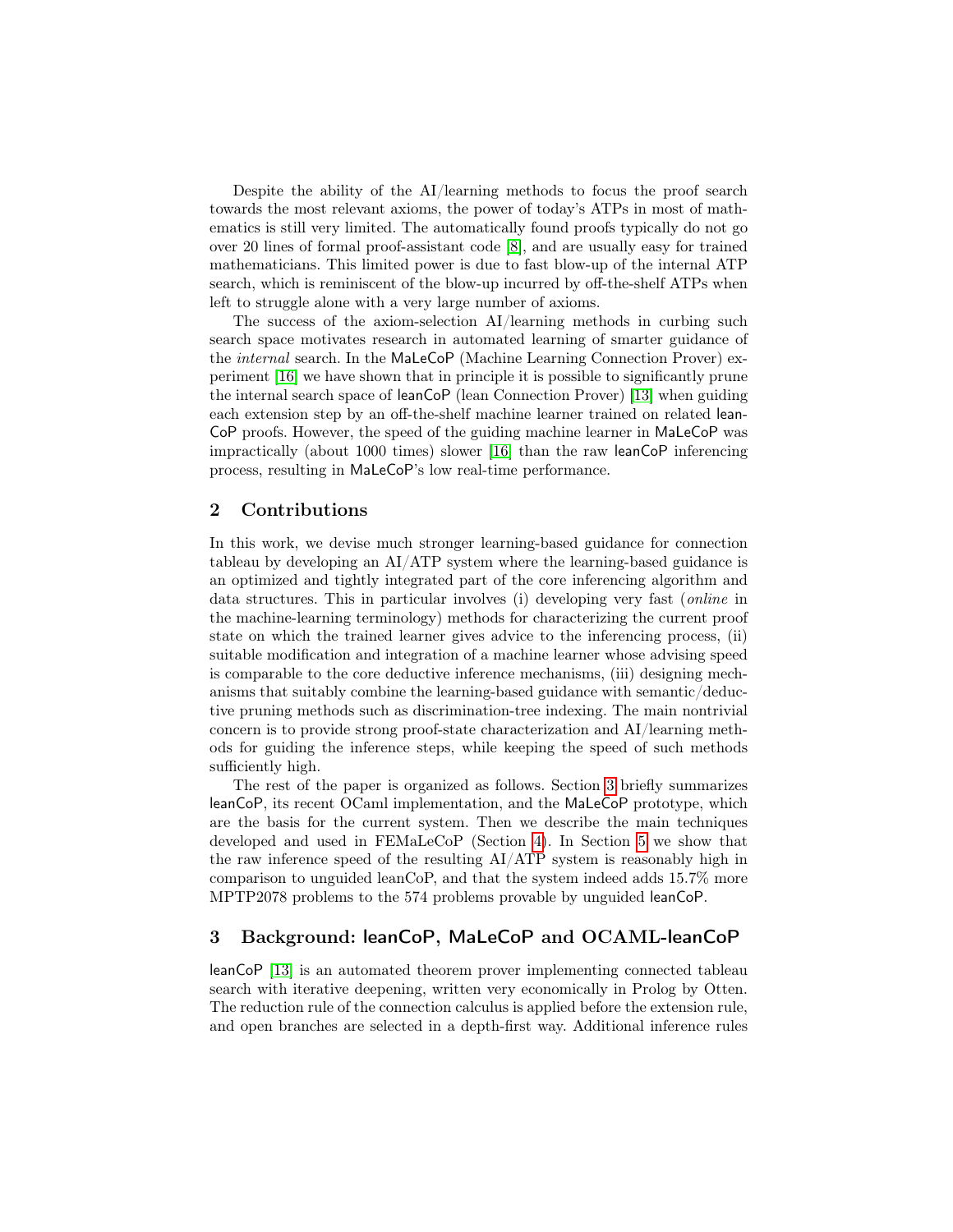and strategies include *regularity*, *lemmata*, and *restricted backtracking* (cut)  $|12|$ . Given the very compact implementation, leanCoP's performance is surprisingly high, regularly outperforming much larger ATPs such as Metis and even Prover 9 in the CASC competition and in particular on problems coming from large formal libraries [\[10\]](#page-7-7). Its size/performance ratio makes leanCoP suitable for various experiments and integration with other systems. Two such offsprings of leanCoP relevant here are:

- 1. Its OCaml implementation (OCaml-leanCoP), which has been linked to the HOL Light LCF-style kernel, resulting in the currently strongest internal automation tactic for interactive theorem provers [\[10\]](#page-7-7).
- 2. The MaLeCoP prototype [\[16\]](#page-7-4), providing the original Prolog-based leanCoP with a communication link to an external learning system (the SNoW system [\[3\]](#page-7-8)) which is trained on previous leanCoP proofs and guides the choice of the extension steps. A large cache and a number of meta-strategies (e.g., advising only when a large branching factor is encountered) were used to combine the (very) slow external advice with the (much) faster raw inference process. Large speed-ups in terms of the abstract time (number of inferences) were measured, however the system was still too slow to be usable in practice.

## <span id="page-2-0"></span>4 FEMaLeCoP

#### <span id="page-2-1"></span>4.1 Consistent Clausification, Indexing, and Basic Calculus

The basis of FEMaLeCoP is the OCaml version of leanCoP. As in MaLeCoP, FEMaLeCoP starts by a consistent clausification (with relation to the symbols used) of the FOL problem. This is done by using content-based names for Skolem functions and for the names of the clauses (or rather for the contrapositives created from the clauses - see below). For example, formula  $?[X]: p(X)$ thus becomes  $p('skolem(?A]:p(A),1)')$  (involving also variable normalization), and the name of this clause (contrapositive) is just its MD5 hash. Such consistent naming is essential for good recall of similar proof situations and their solutions from the previous problems.

As in leanCoP, the initial clauses and their literals are put into an indexing datastructure – the *lit* matrix. The *lit* matrix keeps all literals  $L$  from all input clauses C, remembering the rest of the clause  $(C - L)$ . We call the entries in the *lit* matrix (i.e., the pairs L,  $C - L$ ) contrapositives. Contrapositives are the main object of leanCoP's search. The  $lit$  indexing is used for fast Prolog-style unification of literals during the tableau search. While in leanCoP, the indexing of lit is done automatically by Prolog, FEMaLeCoP uses indexing by the toplevel predicate and optional discrimination-tree indexing of the literals.

The core theorem-proving function of leanCoP written in Prolog is shown below, with Cla being the open subgoal and Path being the active path. For simplicity, we omit here the code implementing regularity, lemmata, iterative deepening and restrictive backtracking. The main source of nondeterminism is obviously the tableau extension rule, and this is where we will apply the learningbased guidance.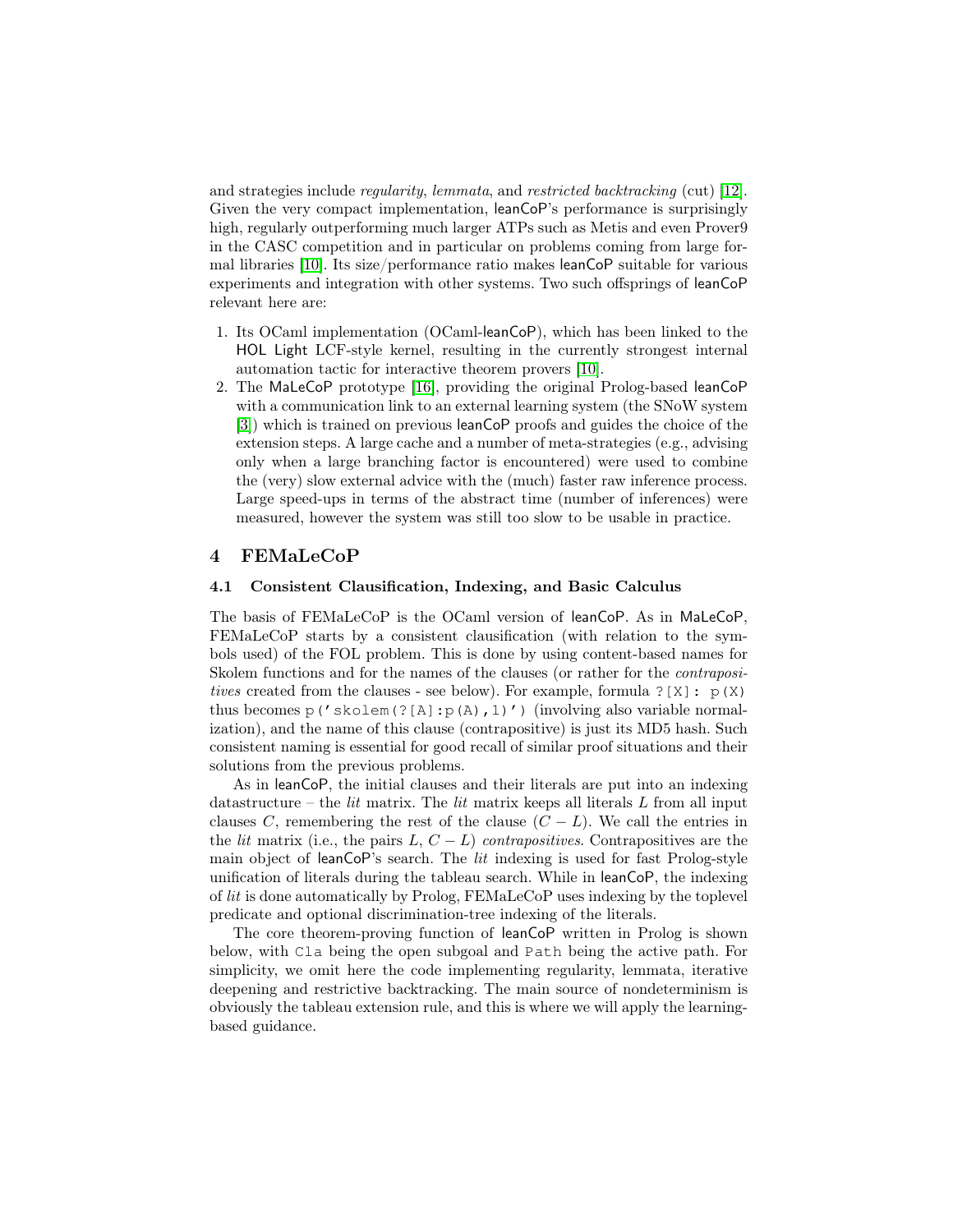```
1 % prove(Cla,Path)
2 prove([Lit|Cla],Path) :-
3 (-NegLit=Lit;-Lit=NegLit) ->
4 (
5 member(NegL,Path),
6 unify_with_occurs_check(NegL,NegLit)
7 ; \frac{1}{6} extension step
8 lit(NegLit, NegL, Cla1, Grnd1),
9 unify_with_occurs_check(NegL,NegLit),
10 prove(Cla1, [Lit|Path])
11 ),
12 prove(Cla, Path).
13 prove([],\_').
```
#### 4.2 Overview of the Learning-Based Guidance

We combine the above basic leanCoP algorithm with a learning-based system that advises the inference process. The interesting choices in such AI setup are what exactly should be advised, how should the advising algorithm work, and in particular which features (properties, characteristics) of the proof state are best for recalling similar past proof states that led (typically after some nontrivial search effort) to successfully solved problems and their solutions are thus more likely to lead to successful proof for the current proof state. All these questions open interesting research topics: for example one could advise selection of highlevel problem-solving strategies rather than low-level reasoning steps, and the advising algorithm could be interleaved with a gradual computation of more and more advanced features. While such sophisticated designs will certainly be built in the future, our goal here is to develop good-enough first solutions that will show that learning-based guidance leads to significant improvement of the unguided leanCoP. The summary of the choices that we make is as follows:

What is advised: We advise the selection of clause for every tableau extension step. This means that each time there are multiple clauses (or rather contrapositives) that unify with the current goal, the advise system is called to estimate the candidates' chances (relevance) for leading to a proof. The candidates are then tried (backtracked over) in the order of their relevance. Advising every extension step in this way is quite extreme and ambitious. It requires that the advising system is comparably fast to the standard inference speed, because we cannot assume that there will always be enough previous proof information to completely avoid mistakes and subsequent backtracking.

How we advise: We use a fast custom OCaml implementation [\[8\]](#page-7-3) of the naive Bayes algorithm that learns the association of the features of the proof states (see below) with the contrapositives that were used for the successful tableau extension steps in previous proofs. During each extension step the advising system computes the features of the active proof state, and orders the contrapositives by their estimated relevance for these proof-state features based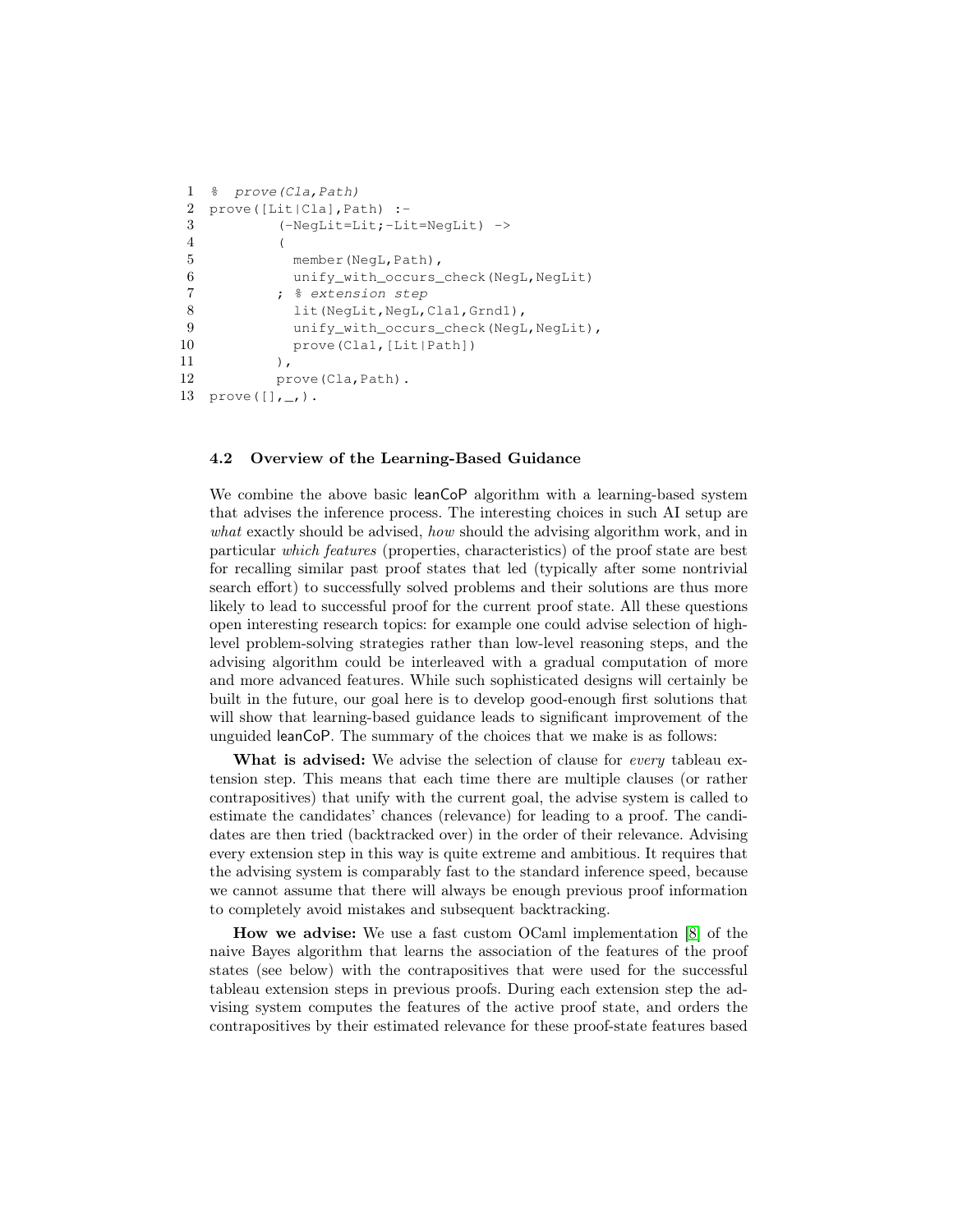on the contrapositive's performance on previous similar proof states. The exact computation of the relevance and feature-based similarity depends on the machine-learning algorithm used. The implementation details of our advising system and the related infrastructure are described below [4.3.](#page-4-0)

Features used: We characterize the proof state as a weighted vector of symbols and/or (possibly generalized) terms extracted from all the literals on the active path. We use frequency-based weighting of such features (the inverse document frequency – IDF scheme  $[6]$ ) which has turned out to work very well in the related large-theory axiom-selection task [\[7\]](#page-7-10), and we additionally experiment with a simple decay factor (using maximum) for the features depending on the distance of the path literals from the tip of the path. For example, given decay factor of 0.8 and a term feature " $1 + 2$ " extracted independently from two path literals  $L_1: 1+2=3$  and  $L_2: 1+2=2+1$  with  $L_1$  being the active goal and  $L_2$  being its grandparent on the active path, the (non-IDF) weight of the feature " $1 + 2$ " is  $w("1 + 2") = max(0.8^0, 0.8^2) = 1.$ 

#### <span id="page-4-0"></span>4.3 Learning-Based Advising System and Related Infrastructure

Collecting training data: First, the advising system needs to collect the training data. To achieve this, FEMaLeCoP stores the complete information about the proof by adding the prf argument to the prove function and returning and printing it when a proof is found. prf is a list of tuples (examples), each consisting of the current literal, the path, and the contrapositive used.

Data indexing: The printed prf format is very general and verbose, allowing experiments with different features and learning algorithms without re-running the ATP. When extracted from many proofs, the number of printed tuples can easily go over one million. For the naive-Bayes learning and advising we first turn this data by a special program *(hasher)* into an efficient datastructures optimized for the particular choice of features (constants and/or (generalized) subterms – both are used by default). For the particular choice of features hasher extracts the proof-state features from each example and maintains a hashtable cn\_pf\_no keeping for each contrapositive a map of its aggregated (weighted) proof-state feature frequencies. Additionally the following auxiliary data are maintained for fast IDF and naive-Bayes processing: te\_num – the total number of training examples so far,  $pf\_no - a$  hashtable from features to floats storing the (weighted) sum of occurrences of every feature in all the processed training examples, and cn\_no – a hashtable storing the total number of occurrences for each contrapositives in all training examples. This data extraction is fast, taking about 30 s for 10000 FEMaLeCoP proofs. Additionally, this also works incrementally, i.e. when a new proof is found, this aggregated information can be very quickly updated by the new training examples.

Problem-specific data preparation: Upon start, FEMaLeCoP reads the problem to solve and the aggregated training data. The first task is to select only the parts of these data that are relevant for the current problem. For this, after the (consistent – Section [4.1\)](#page-2-1) clausification the contrapositives and their features are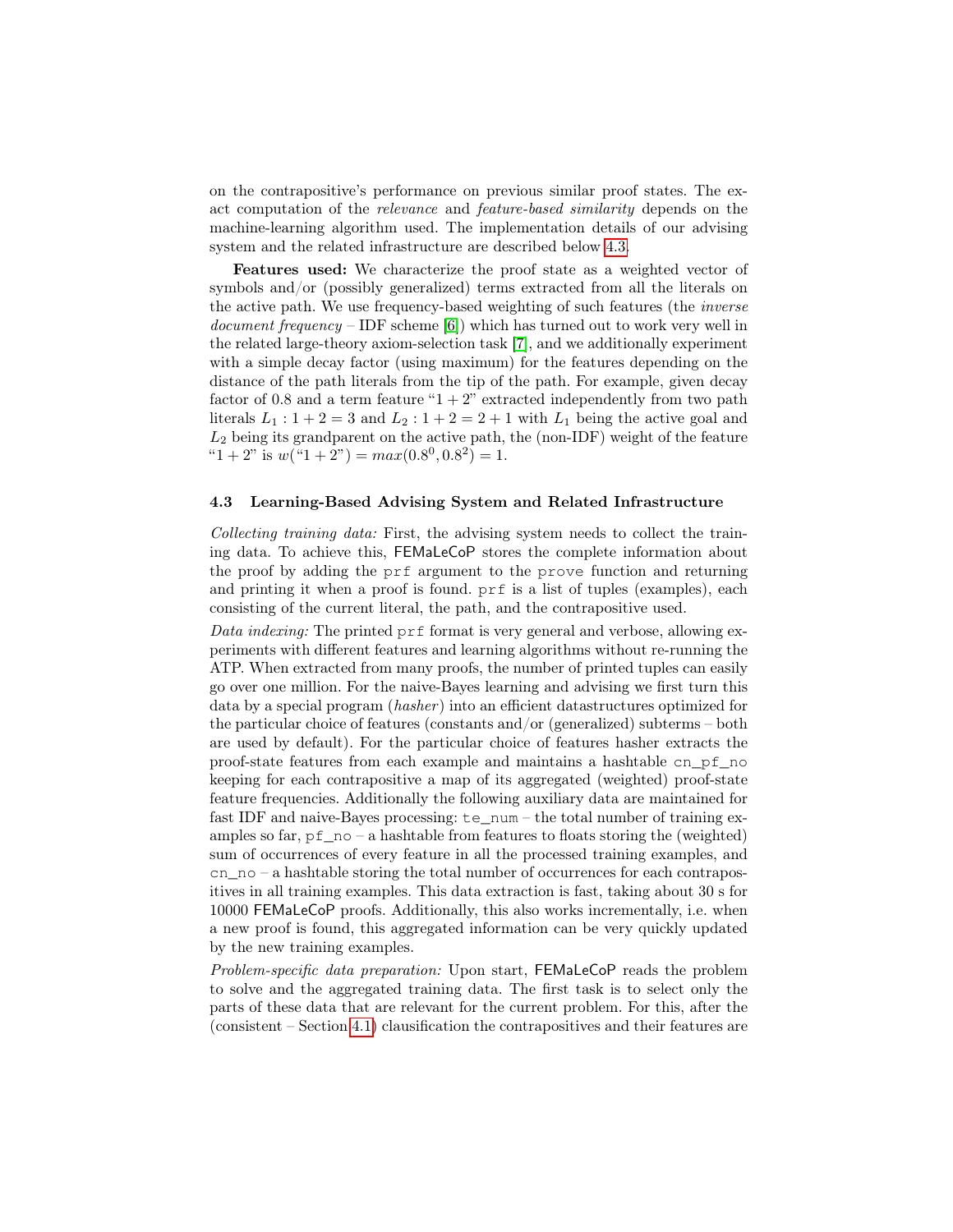extracted and used for filtering out unnecessary parts of the aggregated training data, resulting in the localized version of the aggregated data structures. The cn\_pf\_no and cn\_no hashtables are then combined with the lit indexing (based on the toplevel predicate or using a discrimination tree) of contrapositives. This makes the aggregated previous proof-use information for each contrapositive accessible right when the contrapositive is accessed in the main prove function through the lit indexing. This typically allows reasonably fast computation of the naive-Bayes score of the contrapositives that are considered by the lit indexing.

An optional problem-specific data-filtering step is to use the k-nearest neighbor (k-NN) algorithm for further restriction of the relevant training data. If this is used, we first find the k solved problems whose conjectures are (in the feature metric) closest to the current conjecture, and extract the training examples only from such problems. Such filtering introduces further parameters to optimize and is not yet used in the Evaluation (Section [5\)](#page-5-0).

Efficient approximate feature and relevance computation : To avoid costly recomputation of the features of the path for each extension step, the prove function passes the proof-state features computed so far as an additional argument, and the feature vector is only updated incrementally when an extension step is to be performed. This means that the features may occasionally be approximate, because the substitutions performed with the literals of the path (line 6 of the simplified leanCoP algoprithm in Section [4.1\)](#page-2-1) might not be taken into account. This optimization may lose some constant features (e.g., if induced by a unification at a reduce step), however it very significantly speeds up the advising. Given that the features of the current path are  $f$ , the relevance of the eligible contrapositives (pre-selected by the lit indexing) is then computed according to the following modified naive-Bayes score (used by us for axiom selection in [\[11\]](#page-7-11)):

$$
r(t,s) = \sigma_1 \ln t + \sum_{f \in (\overline{f} \cap \overline{s})} i(f) \ln \frac{\sigma_2 s(f)}{t} + \sigma_3 \sum_{f \in (\overline{f} - \overline{s})} i(f) + \sigma_4 \sum_{f \in (\overline{s} - \overline{f})} i(f) \ln(1 - \frac{s(f)}{t})
$$

Here  $t$  is the total number of times the contrapositive was used,  $s$  is its aggregated feature vector, and  $i$  is the vector of IDF weights of all features. The score function is parameterized by the following constants (chosen experimentally):  $\sigma_1$ – weight of the total number of uses (default  $= 2$ ),  $\sigma_2$  – weight of the overlapping features (default = 2),  $\sigma_3$  – weight of the path-only features (default = -6),  $\sigma_4$ – weight of the contrapositive-only features (default =  $-0.05$ ).

## <span id="page-5-0"></span>5 Evaluation

The system's main evaluation is done on the 2078 related problems coming from the MPTP2078 large-theory benchmark [\[1\]](#page-7-12) exported from Mizar. This benchmark has two categories: large (chainy) problems containing many redundant axioms, and small (bushy) problems that contain only the axioms used explicitly in the Mizar proofs plus additional "background" formulas encoding the (typically typing) reasoning steps done by Mizar implicitly.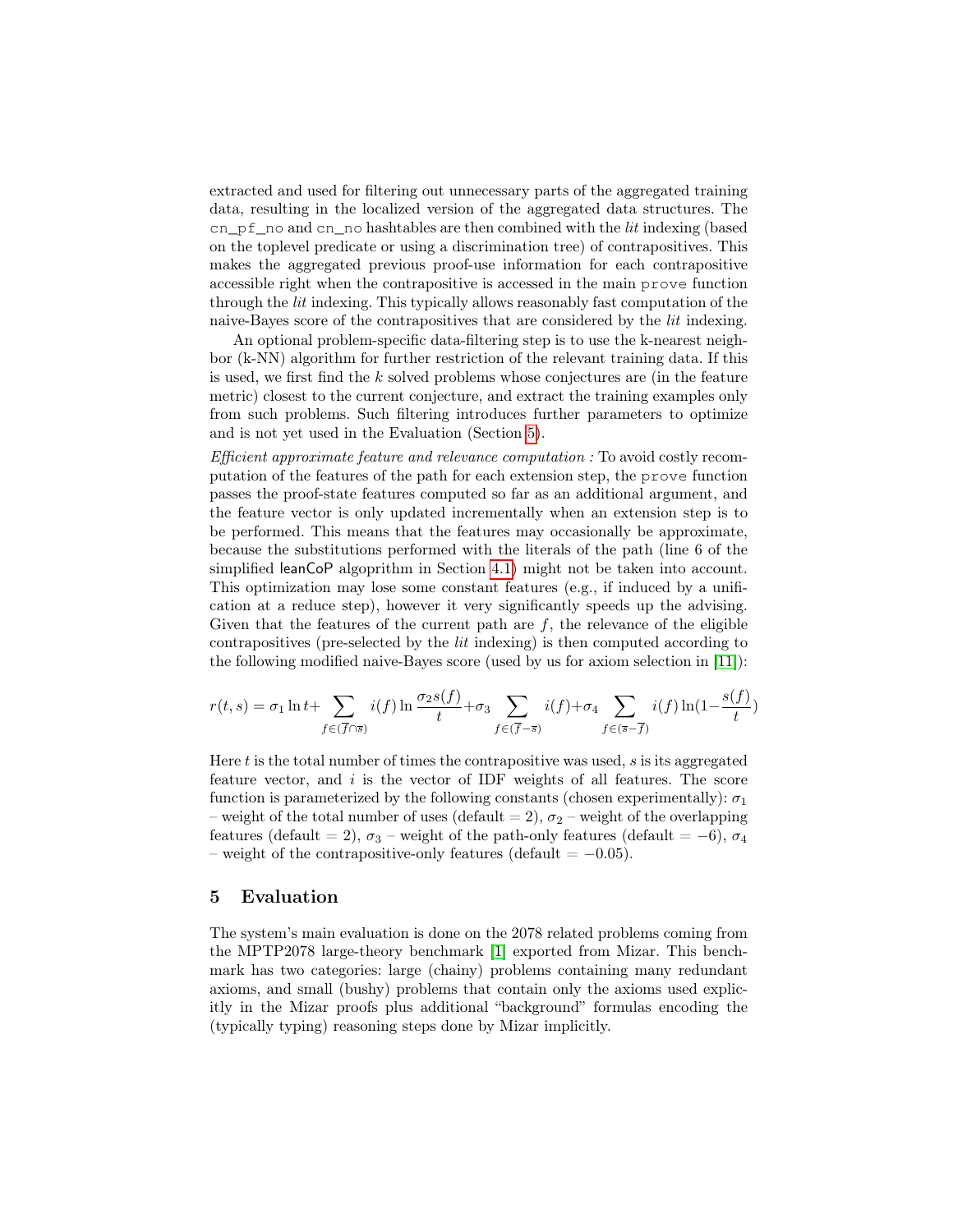As explained in Section [1,](#page-0-0) in FEMaLeCoP we are interested in the problem of guiding the internal ATP search once the right axioms have been (approximately) chosen by one of today's reasonably good (external) AI systems used for axiom selection. This is why we evaluate FEMaLeCoP on the bushy (small) problems rather than on the chainy (large) ones. Because the external axiomselectors are not perfect, it makes sense to evaluate FEMaLeCoP on problems that still contain some redundant axioms, rather than evaluating it on problems where the set of axioms is minimized in some way (see [\[1\]](#page-7-12) for some discussion of the minimization techniques and issues). The MPTP2078 bushy problems fit this evaluation scenario quite well, because the "background" formulas included in the problems are typically quite redundant [\[1\]](#page-7-12).

The results are show in Table [1.](#page-6-0) Unaided OCaml-leanCoP is first run on all the 2078 bushy problems with a time limit of  $60 \text{ s}$ .<sup>[3](#page-6-1)</sup> This solves 574 problems. From the proofs of these problems we collect the training data from the successful path decisions and preprocess them as described above. This step is done once for all proofs and takes seconds. In the second round we run FEMaLeCoP with these training data loaded, again with a time limit of 60 s, again attacking all the 2078 problems. While the inference speed drops to about 40% (for a sample problem: 305098 inferences per second instead of 772208) of the unadvised OCaml-leanCoP, the advised system solves 635 problems, adding 90 (15.7% more) problems to the original solutions. This is a considerable improvement of the ATP performance. As the union gives 664 solved problems, a portfolio approach might also prove to be effective.

<span id="page-6-0"></span>Table 1: OCaml-leanCoP and trained FEMaLeCoP on bushy problems in 60 s.

| Prover                    | Proved $(\%)$ |
|---------------------------|---------------|
| OCaml-leanCoP 574 (27.6%) |               |
| FEMaLeCoP                 | 635 (30.6%)   |
| together                  | 664 (32.0%)   |

## 6 Conclusion and Future Work

To the best of our knowledge, FEMaLeCoP is the first ATP system with efficiently integrated internal learning-based guidance that convincingly shows the feasibility and benefits of such exhaustive knowledge re-use when compared to the standard unguided ATP. While the MaLeCoP prototype has provided evidence that large pruning of the ATP search space is possible in principle when using such internal guidance, FEMaLeCoP shows that this is possible in practice, adding 15.7% solutions to unguided OCaml-leanCoP in a fair evaluation scenario.

We believe that this is a rather important step towards producing smart integrated AI/ATP systems that do not try to attack each problem in complete isolation, but instead re-use the vast problem-solving knowledge accumulated in the formal ITP libraries by human mathematicians and machines. The immediate future work includes similar modification of more complicated state-of-the-art

<span id="page-6-1"></span><sup>3</sup> The hardware used is Intel Xeon E7-4870 2.30GHz with 256GB RAM.